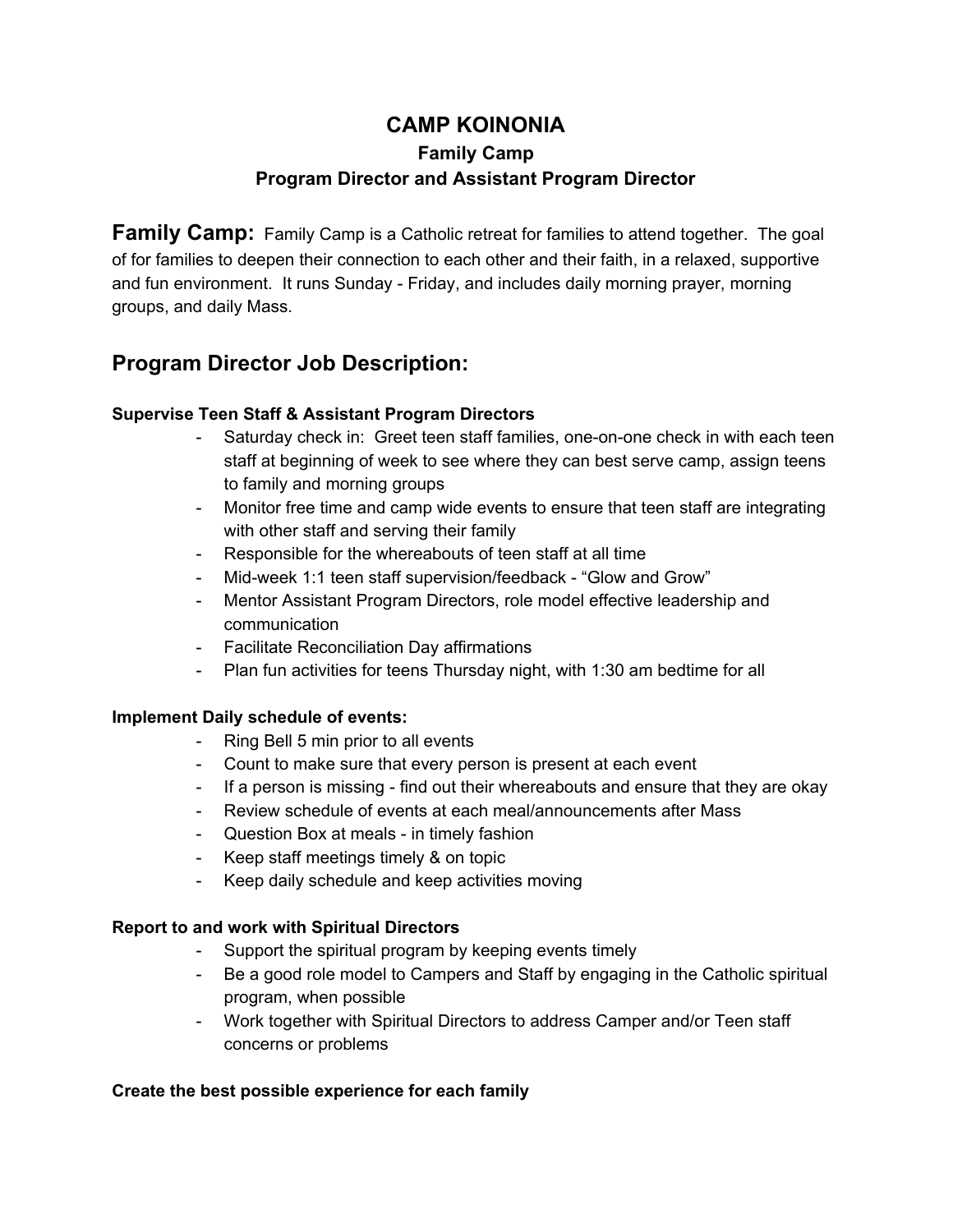- Review rules and procedures at beginning of Camp
- Have each family sign off on policies
- Check in with parents on the first day, and throughout the week
- Ensure that teen staff are attending to family's needs, redirect teen staff when needed.
- Be flexible with programming in relationship to Campers' needs.

## **Prerequisites for Program Director**

- At least 18 years old
- Experience as Assistant Program Director at Camp Koinonia
- Skills: Strong communication skills, leadership experience, positive role model, organizational skills, time management.
- Training completes CASE Training & participates in Program Staff trainings

**Interviews** will take place on January 5 or 6th in Rochester NY (TBA), (Skype interviews may be arranged, if needed. Please contact [Colleen](mailto:cjmo626@gmail.com) Morris O'Reilly to arrange.)

#### **Training Dates:**

Online Discussion Board Trainings February - June 2018 June 8-10th, 2018 at Camp Koinonia

## **Assistant Program Director Job Description**

#### **Assist in Supervising Teen Staff**

- Report to Program Director and Spiritual Directors
- Assist Program Director in supervising Teen staff, as directed by the Program **Director**
- Assist with Saturday check in: Greet teen staff families, one-on-one check in with each teen staff at beginning of week to see where they can best serve camp, assigning teens to family and morning groups
- Assist in monitoring free time and camp wide events to ensure that teen staff are integrating with the families and that all families are attended
- Assist in knowing the whereabouts of teen staff at all time
- Assist in Program Director's mid-week 1:1 teen staff supervision/feedback
- Mentor teen staff role model effective leadership and communication
- Assist Program Director to facilitate Reconciliation Day affirmations
- Assist in planning fun activities for teens Thursday night, with 1:30 am bedtime for all
- **Stay in same-gender teen staff cabin to provide night-time supervision**

**Assist in Implementing Daily schedule of events:**